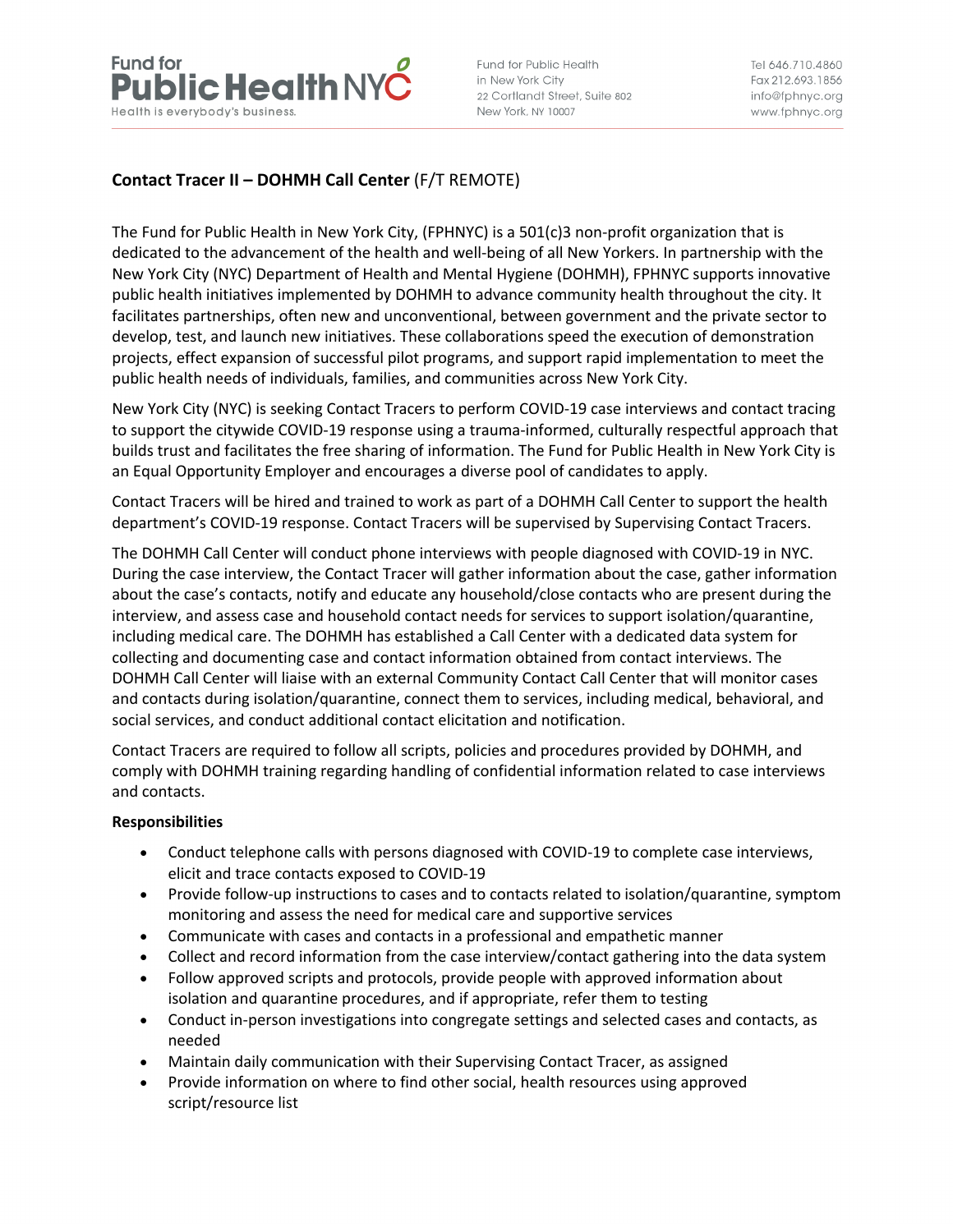- Receive telephone consent for potential follow-up calls from DOHMH or other organizations offering support services
- Protect and maintain individuals' privacy and confidentiality

# **Qualifications**

- Health-related professional experience or public health training
- Ability to demonstrate a professional, positive attitude and work ethic
- Ability to understand the concepts of institutional and structural racism and bias and their impact on underserved and underrepresented communities
- Excellent interpersonal skills and ability to interact professionally with people from diverse cultural, racial, ethnic, gender, and socioeconomic backgrounds during a time of crisis and distress
- Have a demonstrated commitment to supporting communities who have experienced systemic oppression and bias (e.g. people of color, LGBTQ+ people, immigrants, justice involved persons, etc.)
- Ability to show empathy and be nonjudgmental towards distressed individuals
- Excellent organizational skills
- Critical thinking and sound judgment
- Experience navigating computer systems and ability to comply with data integrity and security policies, safeguarding all personal identifiable information
- Ability to speak, read, and write English
- Proficiency in languages other than English a plus
- Candidates of highly impacted communities are strongly encouraged to apply
- Preference given to New York City residents

### **Education/Experience**

- 1. A master's degree from an accredited college or university with a specialization in an appropriate field of physical, biological or environmental science or in public health; or
- 2. A baccalaureate degree from an accredited college, and eighteen months of full-time satisfactory experience in a health promotion or disease intervention/prevention program, performing one or more of the following: interviewing, conducting field investigations, assessing health risks, making referrals, or collecting and analyzing epidemiological data; or
- 3. A four-year high school diploma or its educational equivalent, and six years of full-time satisfactory experience as described in "2" above.

All necessary equipment and internet connection will be provided for Contact Tracers to work from home. You must have a quiet, distraction-free work environment without any conflicting responsibilities during your scheduled work shift. This position could move to on-site call centers at a later date.

### **SALARY AND BENEFITS**

FPHNYC offers a comprehensive benefits package. The salary for this position is \$62,000.

# **TO APPLY**

To apply please head to the following website and complete the online application by selecting "Contact Tracer I & II": http://bachrachgroup.com/search-jobs/